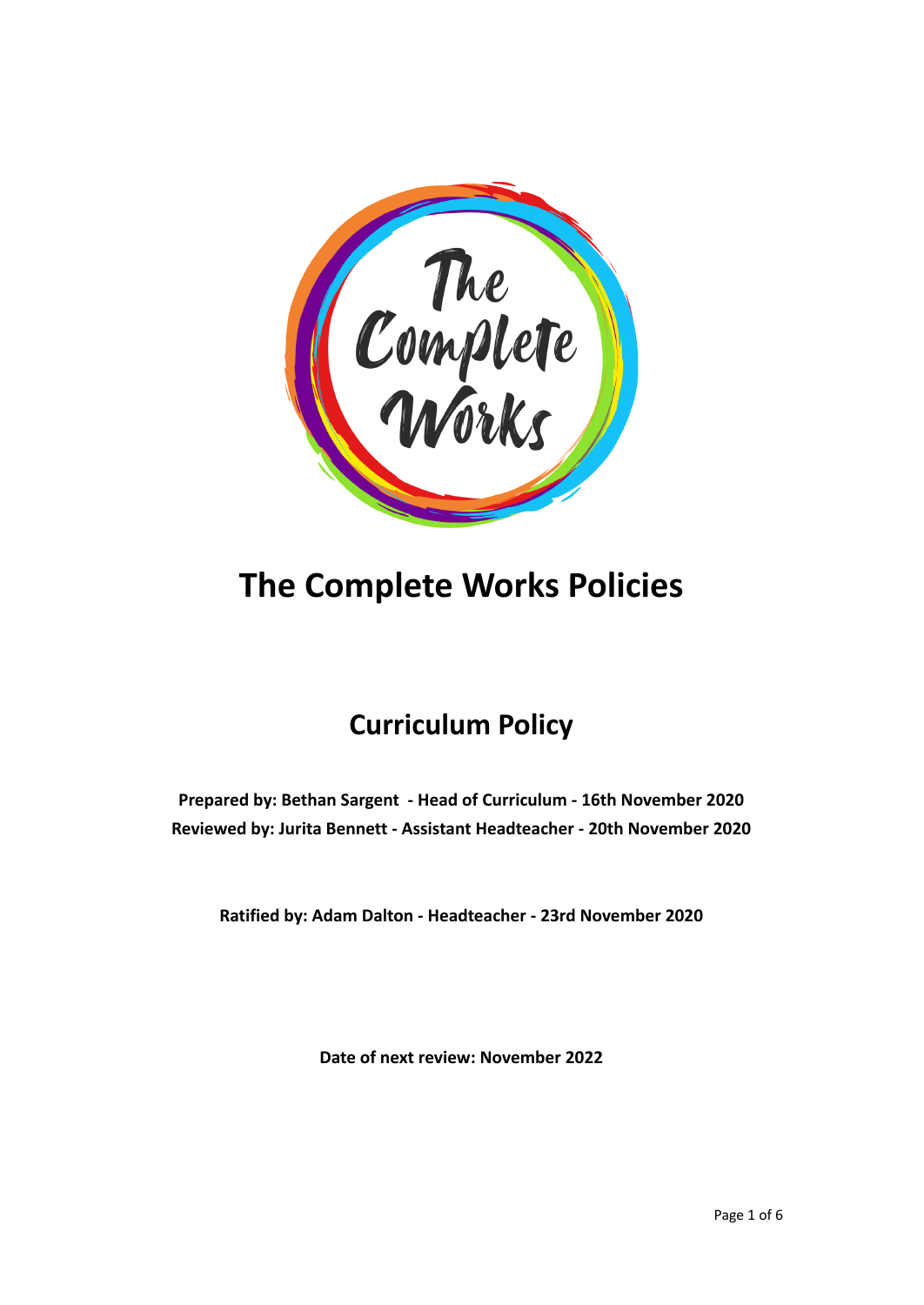

| <b>Introduction</b>                              | 3 |
|--------------------------------------------------|---|
| <b>Individual Education Plans</b>                | 3 |
| <b>Selecting a Curriculum</b>                    | 3 |
| <b>Group Education</b>                           | 4 |
| <b>Blended Learning</b>                          | 4 |
| Speaking and Listening, Literacy and Numeracy    | 4 |
| Provision for Personal, Social, Health Education | 4 |
| Creativity                                       | 5 |
| <b>Inclusivity</b>                               | 5 |
| <b>Learning and Progress</b>                     | 5 |
| <b>Responding to Students' needs</b>             | 6 |
|                                                  |   |

This policy is used in conjunction with other related policies including:

- SEN Policy
- E-safety Policy
- Blended Learning Policy
- PSHE Policy
- Spiritual, Moral, Social & Cultural Education Policy
- Diversity & Equality Policy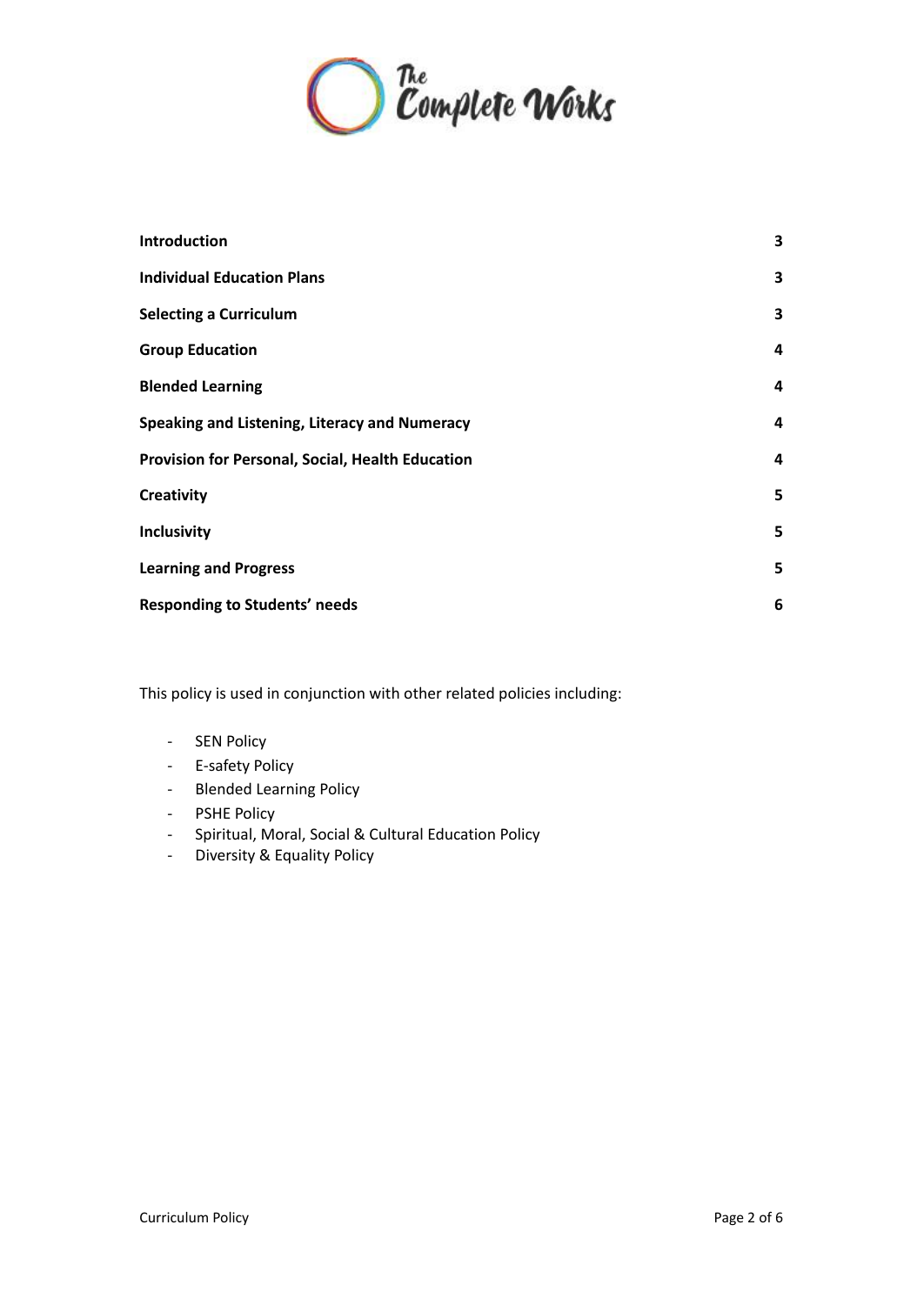

### <span id="page-2-0"></span>**1. Introduction**

The curriculum is central to The Complete Works educational offer. We believe in building the right curriculum around our students and therefore offering them a bespoke educational experience that will both engage them and support them in their future aspirations.

As a school we have numerous ways for our students to learn and try to give everyone a chance to experience as many of these different delivery approaches and experiences as possible. Most students will have their core subjects delivered on a 1:1 basis either in their homes, a local library or another agreed appropriate setting. In addition to this, wherever possible, students will also have the opportunity to attend one of our hubs across London to use the creative facilities available and work in small groups. We also loan all our students their own chromebook computer allowing us to blend learning where needed or to develop a resilient learning approach.

# <span id="page-2-1"></span>**2. Individual Education Plans**

Every student has their own Individual Education Plan (IEP) to meet their personal needs. In creating these plans we always aim to provide a broad and balanced curriculum drawing from a structured list of schemes of work. Unless a specific curriculum is requested by the referring body to supplement education elsewhere, then we prioritise Numeracy, Literacy, Creativity, PSHE and Science.

#### <span id="page-2-2"></span>**3. Selecting a Curriculum**

All courses are age appropriate, with schemes of work associated with specific year groups. This does not mean, however, that all students must follow the scheme associated with their age group. Assigned Curriculum & Pathways Officers work with the teachers to identify a curriculum that appropriately challenges and engages students. Pathways are informed by baseline assessments, education history and student aspirations. Specific education needs may be listed in a Education Health Care Plan (EHCP) or be established through referral or diagnostic testing conducted by our SENCo who will ensure that the school meets the required needs. The available support and interventions are discussed in our SEN Policy.

Several schemes of work, especially for primary students, are interwoven, project based schemes. This allows us to maximise engagement and diversify learning in a limited space of time.

Where a student comes to us for only a few months before an exam date then a curtailed curriculum may be agreed in order to attempt to gain the student some results that will help a transition to their next step.

#### <span id="page-2-3"></span>**4. Group Education**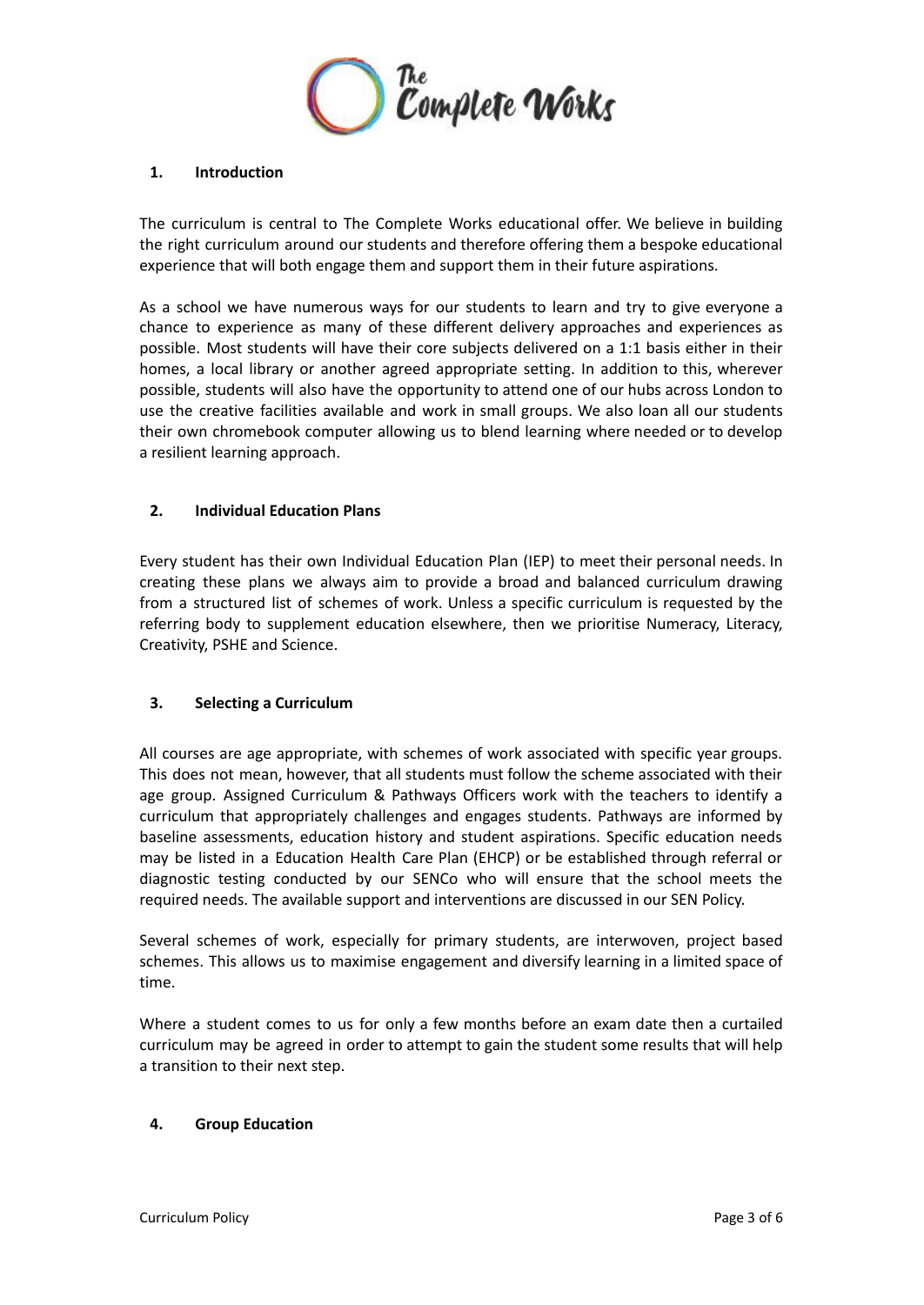

Small group education is offered in our hubs across London. It gives our students the opportunity to learn among peers, developing their social skills, as well as giving them access to specialist teachers and facilities. Most group sessions focus on developing vocational skills and many offer a chance to work towards a qualification like a BTEC or other award. The benefits of these sessions, however, stretch far beyond that of a qualification. It is here students develop the personal and social skills needed to progress to mainstream schools, colleges and/or the workplace.

# <span id="page-3-0"></span>**5. Blended Learning**

All TCW students are provided with a personal chromebook computer for them to be able to work on remotely. Please see our E-safety Policy for how these are provided safely. These laptops provide access to Google Meet and Google Classroom alongside a plethora of other resources allowing our teachers to deliver education remotely where necessary or desired. In a modern world we believe the ability to work remotely is an important skill for our students to develop, however it also provides occasional solutions to the challenges of teaching across such a wide geographical area. It can also help students who may be anxious about learning in certain settings, by introducing them gradually to teachers, peers or groups. Please see our Blended Learning Policy for more details.

# <span id="page-3-1"></span>**6. Speaking and Listening, Literacy and Numeracy**

We seek to emphasise the acquisition of these skills through all our schemes of work. Opportunities for sharing and appreciating each other's point of view are encouraged in all subject areas.

# <span id="page-3-2"></span>**7. Provision for Personal, Social, Health Education**

Regular PSHE lessons are given but these issues are also brought up through discussions particularly in English, History and RS. Individual mentoring is also offered. Leaflets and other information are also made available. This is discussed in more depth in our PSHE Policy as well as our Spiritual, Moral, Social & Cultural Education Policy. Students are also encouraged to follow Employability and Diversity schemes of work.

At TCW, the PSHE curriculum emcompassess core British Values so that our students are enriched, understand and become tolerant of difference and diversity and also to ensure that they thrive, feel valued and not marginalised.

#### <span id="page-3-3"></span>**8. Creativity**

At TCW, we respond creatively to the specific needs of the young people who are referred to us. While our schemes of work are aligned to the targets of the National Curriculum, our teachers take a creative approach to deliver these targets.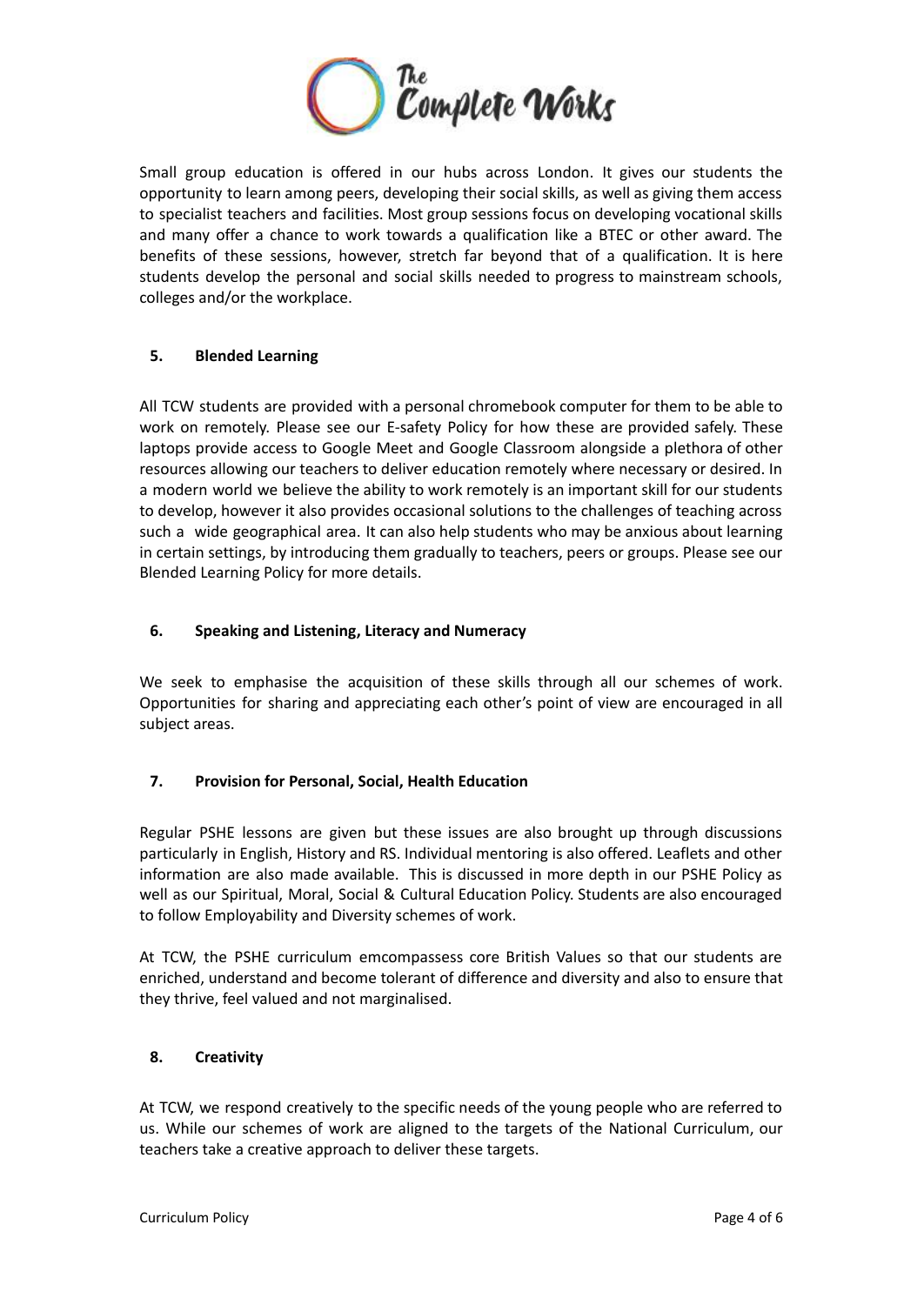

Teachers undergo training to ensure lesson plans are creative and engaging in all subjects and great emphasis is placed on teachers developing a unique mode of delivery for each individual student.

Effort is made to ensure that all students at TCW have creativity embedded in their curriculum, whether through a specific creative subject, taking part in a whole school project or curating a piece of work for the annual Showcase.

# <span id="page-4-0"></span>**9. Inclusivity**

TCW is committed to diversifying the curriculum, so that no student is disadvantaged because of their background or characteristics. TCW recognises that in order for our young people to thrive in life, it must create an inclusive learning environment which provides equity of experience.

Working on a 1:1 basis allows for each student to receive a highly differentiated, bespoke curriculum that considers individual needs and interests.

To achieve quality inclusivity we ensure that:

- All students, regardless of their profile, have access to the same resources and facilities
- We have dedicated staff who ensure students feel safe and welcome and have equal chances of success
- Curriculum content reflects our diverse population and encourages social inclusion and mutual understanding of different perspectives
- Role models from diverse backgrounds are used in the syllabus to promote inclusivity and inspire all our students

#### <span id="page-4-1"></span>**10. Learning and Progress**

Half-termly reports help to track progress and are used to review and set new targets. Students are also encouraged to discuss their learning targets and set new ones though their half-termly reports.

Onsite staff meet together each week and offsite staff regularly communicate with their Education Support Officers and Curriculum and Pathways Officers in order to discuss the individual students and their learning needs.

#### <span id="page-4-2"></span>**11. Responding to Students' needs**

Staff are advised and encouraged to ensure there are no barriers to their student(s) achieving. Students with SEN, disabilities and EAL are all considered and lessons are planned with resources to enable these students to access our full curriculum. Please see our Diversity & Equality Policy for more details.